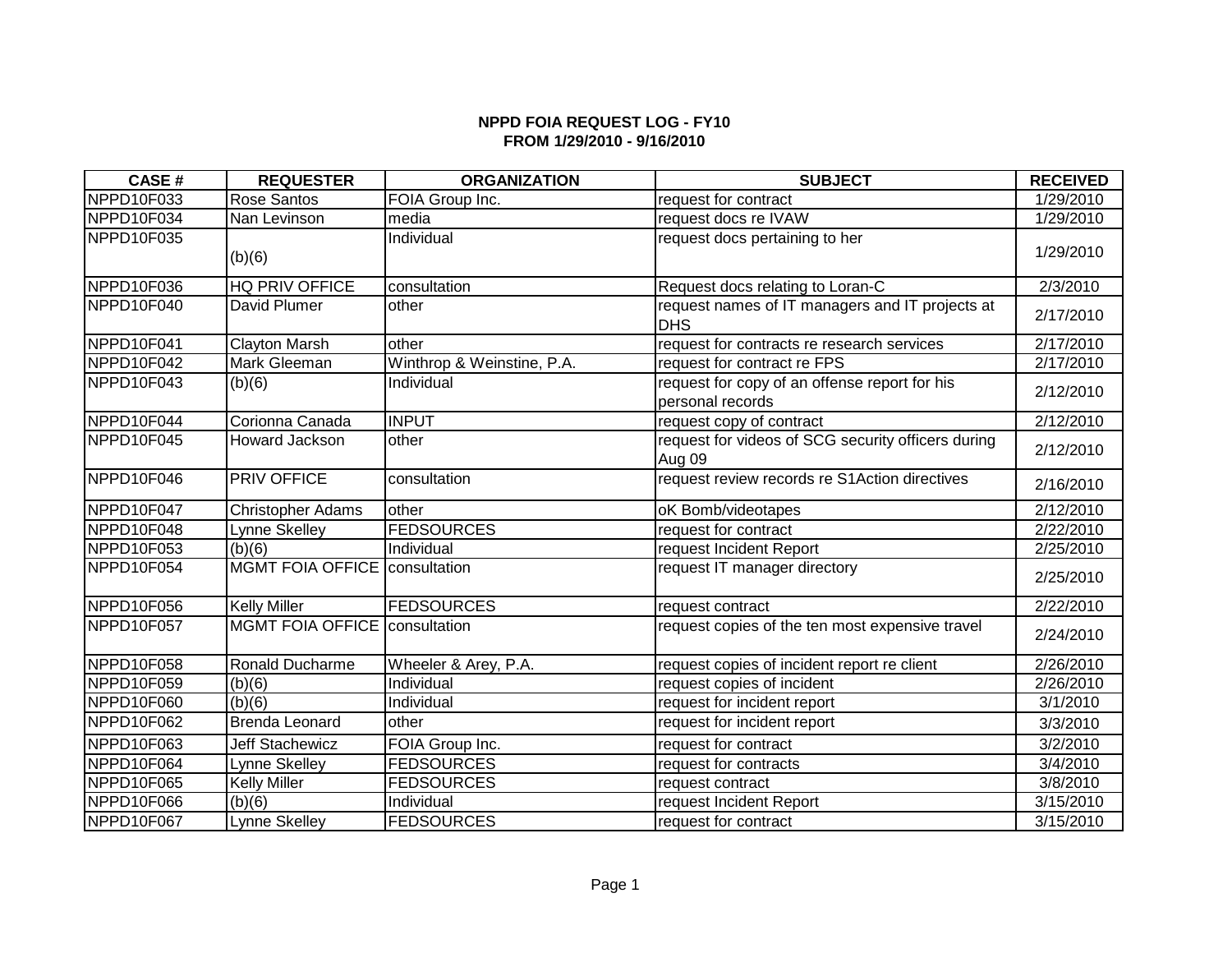| NPPD10F068 | (b)(6)                                  | Individual                         | request Incident Report                                                  | 3/15/2010         |
|------------|-----------------------------------------|------------------------------------|--------------------------------------------------------------------------|-------------------|
| NPPD10F069 | (b)(6)                                  | Individual                         | request copies of a incident in 12/01                                    | 3/15/2010         |
| NPPD10F070 | (b)(6)                                  | Individual                         | request copy of an incident                                              | 3/15/2010         |
| NPPD10F071 | <b>HQ PRIV</b>                          | consultation                       | request PIA and contract etc., re EINSTEIN 3                             | 3/15/2010         |
| NPPD10F072 | Graeme E. Nicholl                       | other                              | request constituent parts of the NCS                                     | 3/15/2010         |
| NPPD10F073 | <b>Kelly Miller</b>                     | <b>FEDSOURCES</b>                  | request for contract                                                     | 3/18/2010         |
| NPPD10F074 | <b>HQ PRIV</b>                          | consultation                       | request records re implementing PRES Obama re<br><b>FOIA</b>             | 3/18/2010         |
| NPPD10F075 | MGMT FOIA OFFICE   consultation         |                                    | request records on SES pay and bonuses                                   | 3/18/2010         |
| NPPD10F076 | <b>Henry Schuck</b>                     | other                              | request org charts, etc., of CIO/CTO US-CERT                             | 3/18/2010         |
| NPPD10F077 | George Altgelt                          | <b>Altgelt Law Office</b>          | request for contract                                                     | 3/19/2010         |
| NPPD10F078 | (b)(6)                                  | Individual                         | request for records                                                      | 3/19/2010         |
| NPPD10F079 | (b)(6)                                  | Individual                         | request Incident Report/video                                            | 3/25/2010         |
| NPPD10F080 | (b)(6)                                  | Individual                         | request for video of a vehicle accident                                  | 3/26/2010         |
| NPPD10F081 | <b>William Flint</b><br>DC Fire         | other                              | request for video of a vehicle accident                                  | 4/1/2010          |
| NPPD10F082 | (b)(6)                                  | Individual                         | request records pertaining to her                                        | 3/30/2010         |
| NPPD10F083 | (b)(6)                                  | Individual                         | request Incident Report                                                  | 3/29/2010         |
| NPPD10F084 | Michael Levinson on<br>behalf of (b)(6) | John Reilly & Associates           | incident report on behalf of client                                      | 3/30/2010         |
| NPPD10F085 | Daniel Heyman                           | <b>Quality Protection Services</b> | request contract                                                         | 3/30/2010         |
| NPPD10F086 | Daniel Heyman                           | <b>Quality Protection Services</b> | request contract                                                         | 3/30/2010         |
| NPPD10F087 | Daniel Heyman                           | <b>Quality Protection Services</b> | request contract                                                         | 3/30/2010         |
| NPPD10F088 | Jesse Trentadue                         | other                              | OK Bomb/videotapes                                                       | 4/6/2010          |
| NPPD10F089 | James Collins<br>on behalf of (b)(6)    | other                              | request incident report and photos                                       | 3/26/2010         |
| NPPD10F090 | Jeffrey Miller                          | UGSOA LOCAL 206                    | request contract                                                         | $\sqrt{4}/7/2010$ |
| NPPD10F091 | <b>Brad Dozier</b>                      | commercial                         | request incidents re Paragon Systems since 2000                          | 4/7/2010          |
| NPPD10F092 | (b)(6)                                  | Individual                         | request accident report for 3/5/10                                       | 4/8/2010          |
| NPPD10F093 | <b>HQ PRIV</b>                          |                                    | request documents re Israeli anti-missionary<br>organization Yad L'Achim | 3/25/2010         |
| NPPD10F094 | (b)(6)                                  | Individual                         | request incident report #D10002168 and video                             | 4/13/2010         |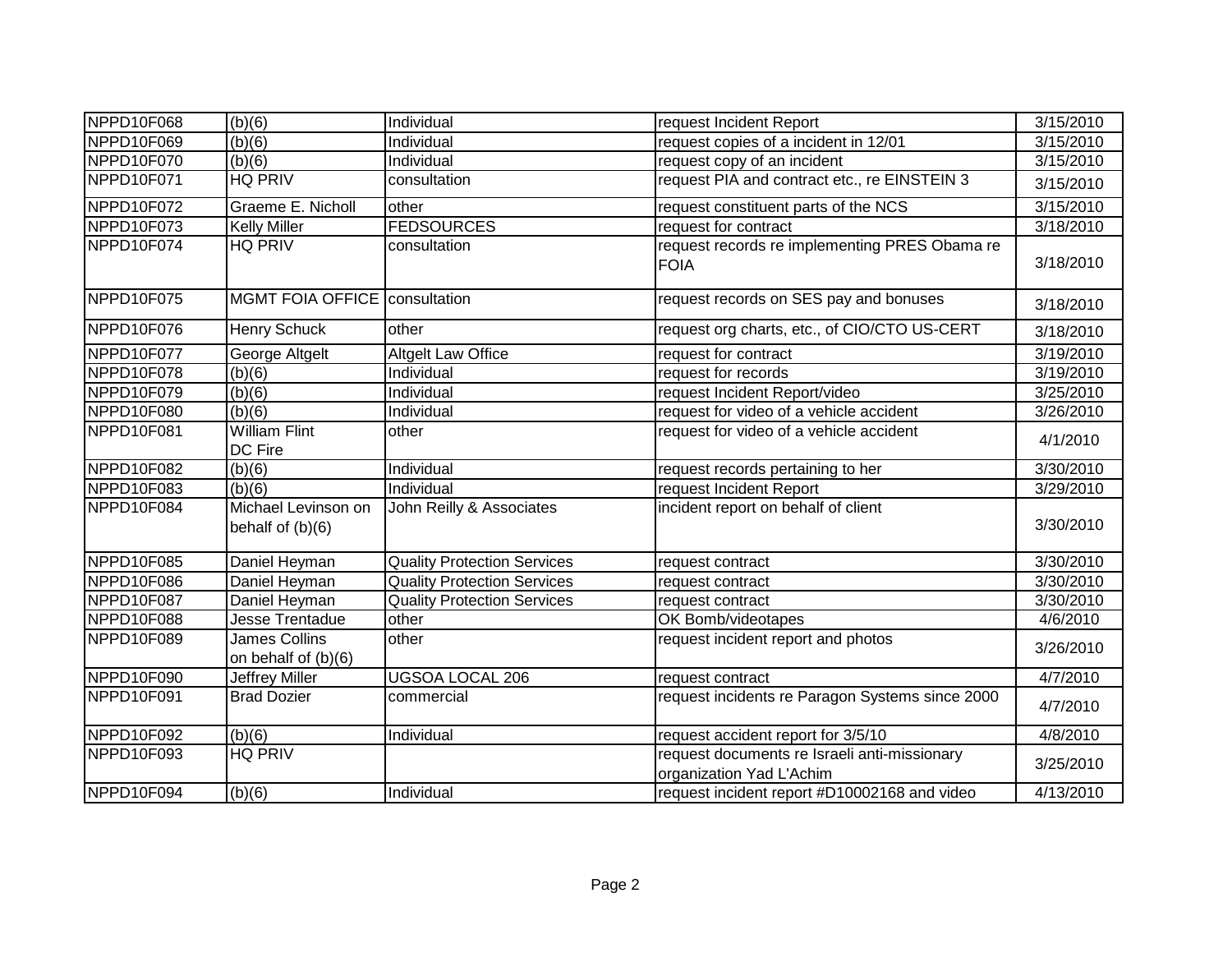| NPPD10F095 | Joe Smith                       | Foreman, Boudreaux, Smith &           | request copy of a video of client being struck by taxi          | 4/12/2010              |
|------------|---------------------------------|---------------------------------------|-----------------------------------------------------------------|------------------------|
|            | on behalf of (b)(6)             | Johnson                               |                                                                 |                        |
| NPPD10F096 | HQ PRIV OFFICE                  | consultation                          | request records re Yad L'Achim org                              | 3/25/2010              |
| NPPD10F097 | Kristen Setera                  | <b>WCVB-TV</b>                        | request FPS contract                                            | $\overline{3/26/2010}$ |
| NPPD10F098 | (b)(6)                          | Individual                            | request copies of communication btwn                            | 4/1/2010               |
|            |                                 |                                       | Congressman Owens and DHS re himself                            |                        |
| NPPD10F099 | Hugh Dougher                    | other                                 | request SAV report-Rushmore National Memorial                   | 4/6/2010               |
| NPPD10F100 | MGMT FOIA OFFICE   consultation |                                       | request review SES list for release                             | 4/7/2010               |
| NPPD10F101 | Arnold Cohen                    | Oxfeld & Cohen, PC                    | request contract                                                | 4/9/2010               |
| NPPD10F102 | (b)(6)                          | Individual                            | request incident report                                         | 4/21/2010              |
| NPPD10F103 | Joy Ramsaywack                  | other                                 | request names on watchlist                                      | 4/16/2010              |
| NPPD10F104 | (b)(6)                          | Individual                            | request incident report                                         | 4/15/2010              |
| NPPD10F105 | Melissa Myers                   | other                                 | request information on DHS for school paper                     | 4/23/2010              |
| NPPD10F106 | <b>Robert Rutan</b>             | other                                 | request copy of contract                                        | 4/28/2010              |
| NPPD10F107 | Laurie Dushaj                   | other                                 | request copy of incident report for insured                     | 4/29/2010              |
| NPPD10F108 | (b)(6)                          | Individual                            | request incident report                                         | 4/26/2010              |
| NPPD10F109 | (b)(6)                          | Individual                            | request copy of investigation                                   | 4/26/2010              |
| NPPD10F110 | (b)(6)                          | Individual                            | request copy of investigation                                   | 4/29/2019              |
| NPPD10F111 | Angela Middaugh                 | other                                 | request copy of incident report for insured                     | 5/4/2010               |
| NPPD10F112 | (b)(6)                          | Individual                            | request copy of incident report                                 | 5/4/2010               |
| NPPD10F113 | Marcia Hoffman                  | <b>Electronic Frontier Foundation</b> | request digital certificates                                    | 5/7/2010               |
| NPPD10F114 | (b)(6)                          | Individual                            | request copy of incident report                                 | 5/11/2010              |
| NPPD10F115 | Douglas Lebert                  | other                                 | request copies of compliant                                     | 5/3/2010               |
| NPPD10F116 | Harsimran Kaur                  | other                                 | request policy on religious dress and grooming                  | 5/11/2010              |
| NPPD10F117 | PRIV OFFICE                     | consultation                          | correspondence re HINI                                          | 5/12/2010              |
| NPPD10F118 | <b>PRIV OFFICE</b>              | consultation                          | correspondence re BP oil spill                                  | 5/12/2010              |
| NPPD10F119 | Corionna Canada                 | <b>INPUT</b>                          | request SOWS                                                    | 5/12/2010              |
| NPPD10F120 | David Fowler                    | other                                 | request personnel count of certain investigative<br>occupations | 5/14/2010              |
| NPPD10F121 | Corionna Canada                 | <b>INPUT</b>                          | request SOWS                                                    | 5/14/2010              |
| NPPD10F122 | Corionna Canada                 | <b>INPUT</b>                          | request SOWS                                                    | 5/17/2010              |
| NPPD10F123 | Corionna Canada                 | <b>INPUT</b>                          | request SOWS                                                    | 5/17/2010              |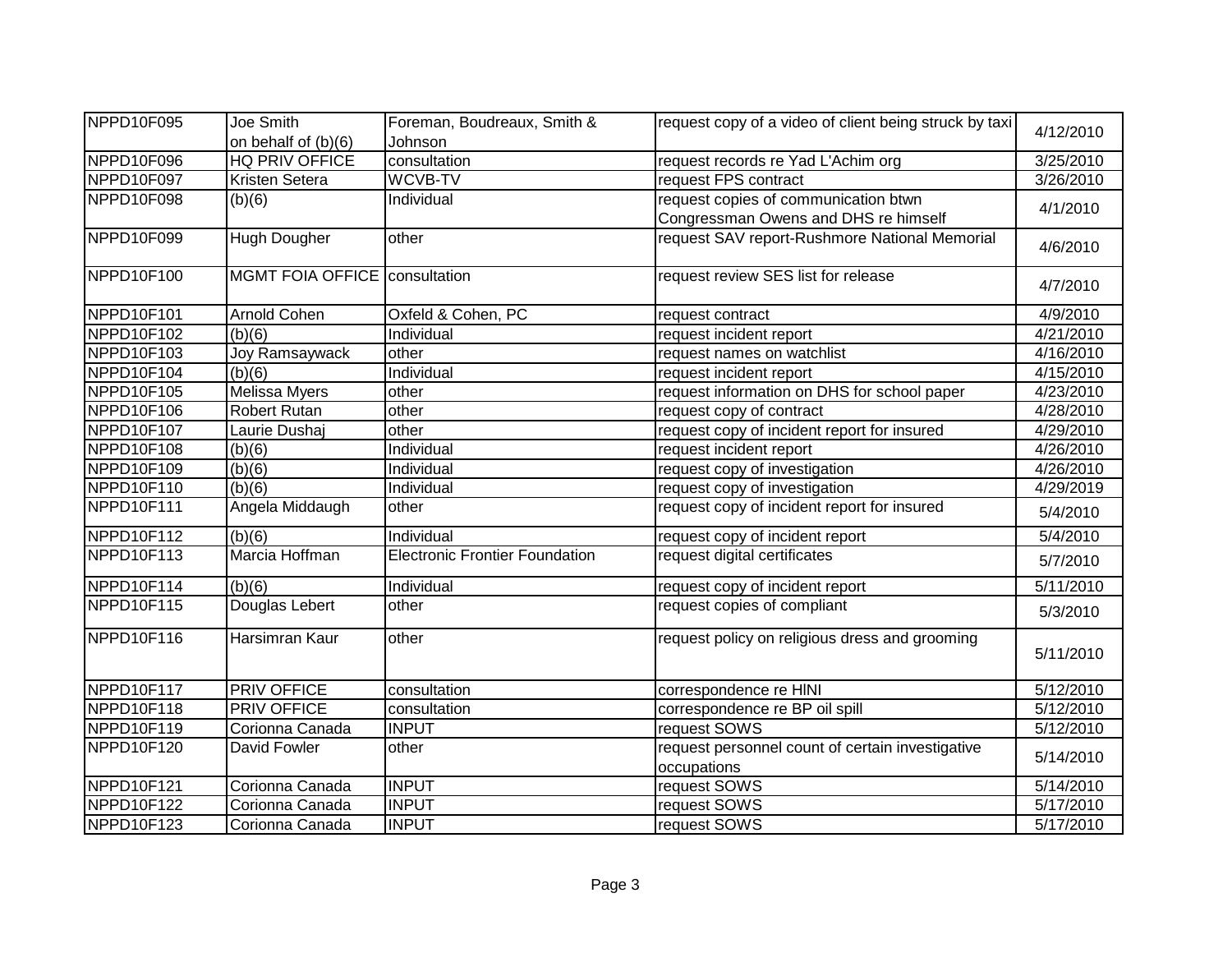| NPPD10F124 | Marcia Hoffman                | <b>Electronic Frontier Foundation</b> | records concerning instance US-CERT requested a        |           |
|------------|-------------------------------|---------------------------------------|--------------------------------------------------------|-----------|
|            |                               |                                       | software to distribute any investigative software tool |           |
|            |                               |                                       | to certain computers                                   | 5/17/2010 |
|            |                               |                                       |                                                        |           |
| NPPD10F125 | (b)(6)                        | Individual                            | request docs re an investigation                       | 5/17/2010 |
| NPPD10F126 | Paul Maltagliati              | commercial                            | request FPS Directive 15.9.1.2                         | 5/24/2010 |
| NPPD10F127 | <b>HQ PRIV</b>                | consultation                          | docs re improving Northern Border Security             | 5/20/2010 |
| NPPD10F128 | Ron Mason                     | commercial                            | request contract                                       | 5/27/2010 |
| NPPD10F129 | Randolph Lash                 | other                                 | request PD's                                           | 6/2/2010  |
| NPPD10F130 | Rose Santos                   | FOIA Group Inc.                       | request for contract                                   | 6/2/2010  |
| NPPD10F131 | (b)(6)                        | Individual                            | request incident report                                | 5/27/2010 |
| NPPD10F132 | <b>Remington Shepard</b>      | commercial                            | request contract                                       | 6/1/2010  |
| NPPD10F133 | (b)(6)                        | Individual                            | request for incident report                            | 6/7/2010  |
| NPPD10F134 | <b>Justin Cox</b>             | media                                 | request for immigration enforcement records            | 6/9/2010  |
| NPPD10F135 | <b>Eric Pierce</b>            | other                                 | request qualification of candidate selected for job    |           |
|            |                               |                                       |                                                        | 6/9/2010  |
| NPPD10F136 | (b)(6)                        | Individual                            | request for pictures re a motor vehicle accident       | 6/10/2010 |
| NPPD10F137 | <b>Melissa Montgomery</b>     | commercial                            | request for contract, log sheets & job descriptions    |           |
|            |                               |                                       | for guards under the contract                          | 6/11/2010 |
| NPPD10F138 | (b)(6)                        | Individual                            | request for records regarding an assault               | 6/11/2010 |
| NPPD10F139 | Lynne Skelley                 | <b>FEDSOURCES</b>                     | request solicitation                                   | 6/11/2010 |
| NPPD10F140 | (b)(6)                        | Individual                            | request records regarding a force removal from<br>bldg | 6/15/2010 |
| NPPD10F141 | (b)(6)                        | Individual                            | request records pertaining to an injury                | 6/16/2010 |
| NPPD10F142 | (b)(6)                        | Individual                            | request records pertaining to his termination          | 6/9/2010  |
| NPPD10F143 | $\overline{(b)}(6)$           | Individual                            | request investigation case                             | 6/17/2010 |
| NPPD10F144 | (b)(6)                        | Individual                            | request investigation report pertaining to himself     | 6/17/2010 |
| NPPD10F145 | Ryan Singel                   | <b>WIRED</b>                          | request incident reports re PII btwn 4/09-4/10         | 6/21/2010 |
| NPPD10F146 | (b)(6)                        | Individual                            | request incident report of a car accident              | 6/25/2010 |
| NPPD10P147 | (b)(6)                        | Individual                            | request records be amended                             | 6/28/2010 |
| NPPD10F148 | Eileen Sullivan               | Media                                 | request for US NPPD BP spill records                   | 6/30/2010 |
| NPPD10F149 | (b)(6)                        | Individual                            | request incident report                                | 7/6/2010  |
| NPPD10F150 | MGMT FOIA OFFICE consultation |                                       | request name and salaries of DHS employees             | 7/7/2010  |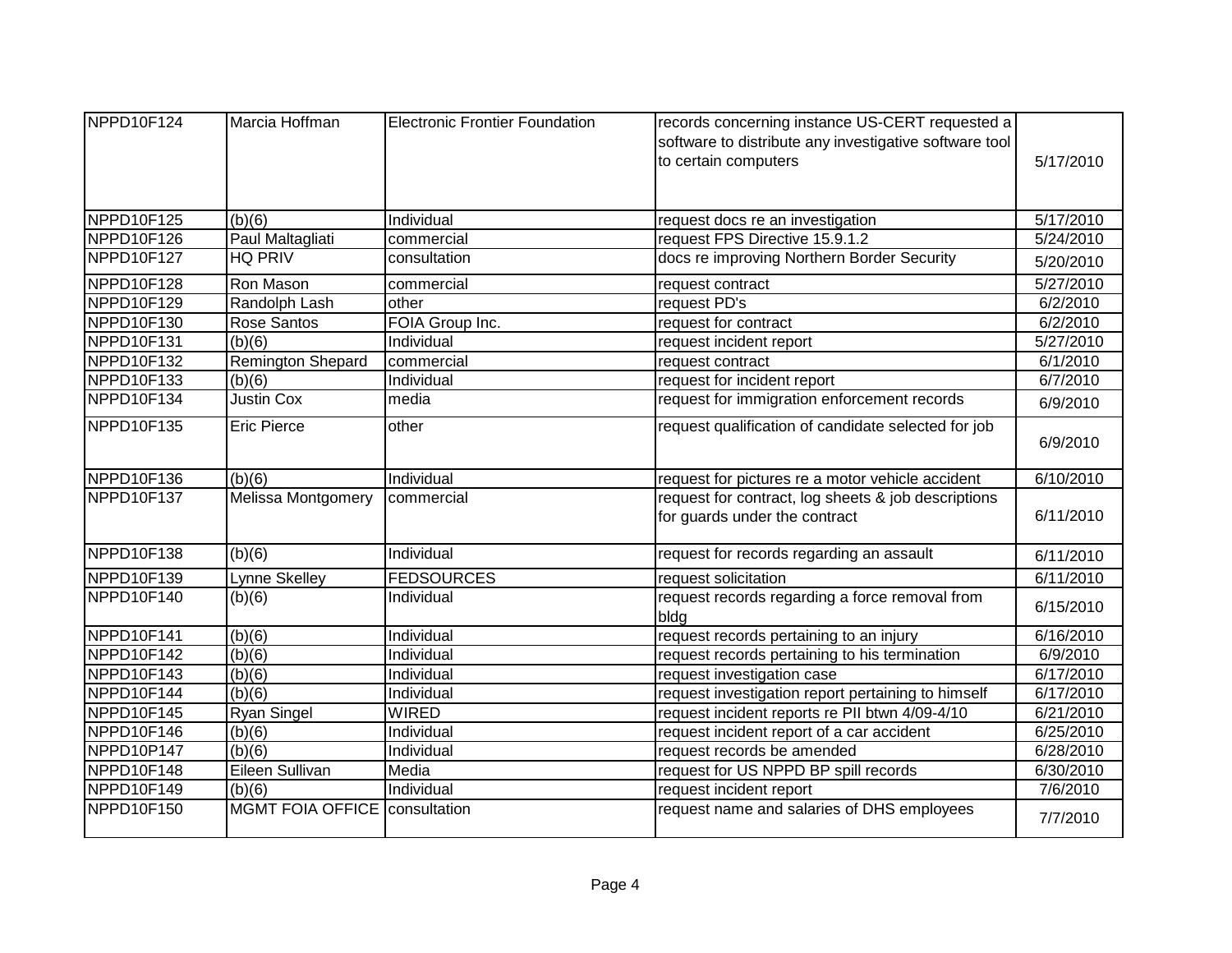| NPPD10F151 | <b>MGMT FOIA OFFICE consultation</b>         |                                  | request name and grade of GS-10 and above                                                                                           | 7/8/2010  |
|------------|----------------------------------------------|----------------------------------|-------------------------------------------------------------------------------------------------------------------------------------|-----------|
| NPPD10F152 | (b)(6)                                       | Individual                       | request Incident report                                                                                                             | 7/8/2010  |
| NPPD10F153 | (b)(6)                                       | Individual                       | request background investigation & security<br>clearance                                                                            | 7/8/2010  |
| NPPD10F154 | Cheyenne Johnson                             | <b>FEDSOURCES</b>                | request contract                                                                                                                    | 7/8/2010  |
| NPPD10F155 | Kate Kula                                    | <b>INPUT</b>                     | request SOW                                                                                                                         | 7/9/2010  |
| NPPD10F156 | (b)(6)                                       | Individual                       | request incident report                                                                                                             | 7/12/2010 |
| NPPD10F157 | Kate Kula                                    | <b>INPUT</b>                     | request SOW                                                                                                                         | 7/12/2010 |
| NPPD10F158 | Kate Kula                                    | <b>INPUT</b>                     | request SOW                                                                                                                         | 7/12/2010 |
| NPPD10F159 | <b>Michael Ravnitzy</b>                      | other                            | request for reports sent to congress from 1/1/08-<br>present                                                                        | 7/14/2010 |
| NPPD10F160 | (b)(6)                                       | Individual                       | request for incident report                                                                                                         | 7/14/2010 |
| NPPD10F161 | (b)(6)                                       | Individual                       | request for records pertaining to himself                                                                                           | 7/14/2010 |
| NPPD10F162 | David Milburn                                | commercial                       | request FPS charges for security related to each<br>GSA assignment                                                                  | 7/19/2010 |
| NPPD10F163 | <b>HQ PRIV</b>                               | consultation                     | request DHS records of communication concerning<br>selective reprieves and deferred actin or parole<br>btwn WH, EOP & third parties | 7/20/2010 |
| NPPD10F164 | (b)(6)                                       | Individual                       | request incident report                                                                                                             | 7/28/2010 |
| NPPD10F165 | <b>Bruce Anderson</b><br>on behalf of (b)(6) | other                            | request incident report                                                                                                             | 7/21/2010 |
| NPPD10F166 | Adam Crump                                   | ADG Enterprises, Inc.            | request contract                                                                                                                    | 8/4/2010  |
| NPPD10F167 | (b)(6)                                       | Individual                       | request incident report                                                                                                             | 8/6/2010  |
| NPPD10F168 | <b>Carol Bates</b>                           | AFGE Local 948                   | request investigation report                                                                                                        | 8/9/2010  |
| NPPD10F169 | <b>Chris Webb</b>                            | <b>INPUT</b>                     | request SOW                                                                                                                         | 8/11/2010 |
| NPPD10F170 | Chris Webb                                   | <b>INPUT</b>                     | request SOW                                                                                                                         | 8/11/2010 |
| NPPD10F171 | Chris Webb                                   | <b>INPUT</b>                     | request SOW                                                                                                                         | 8/11/2010 |
| NPPD10F172 | John Stone                                   | Decotis, FitzPatrick & Cole, LLP | request docs on the Waterfront Commission of<br>New York Harbor                                                                     | 8/11/2010 |
| NPPD10F173 | (b)(6)                                       | Individual                       | request investigation report                                                                                                        | 8/11/2010 |
| NPPD10F174 | Pamela Berube                                | commercial                       | request for video                                                                                                                   | 8/10/2010 |
| NPPD10F175 | <b>PRIV OFFICE</b>                           | consultation                     | request to review email                                                                                                             | 8/12/2010 |
| NPPD10F176 | (b)(6)                                       | Individual                       | request Incident Report                                                                                                             | 8/12/2010 |
| NPPD10F177 | Cheyenne Johnson                             | <b>FEDSOURCES</b>                | request for contract                                                                                                                | 8/13/2010 |
| NPPD10F178 | (b)(6)                                       | Individual                       | request incident report                                                                                                             | 8/13/2010 |